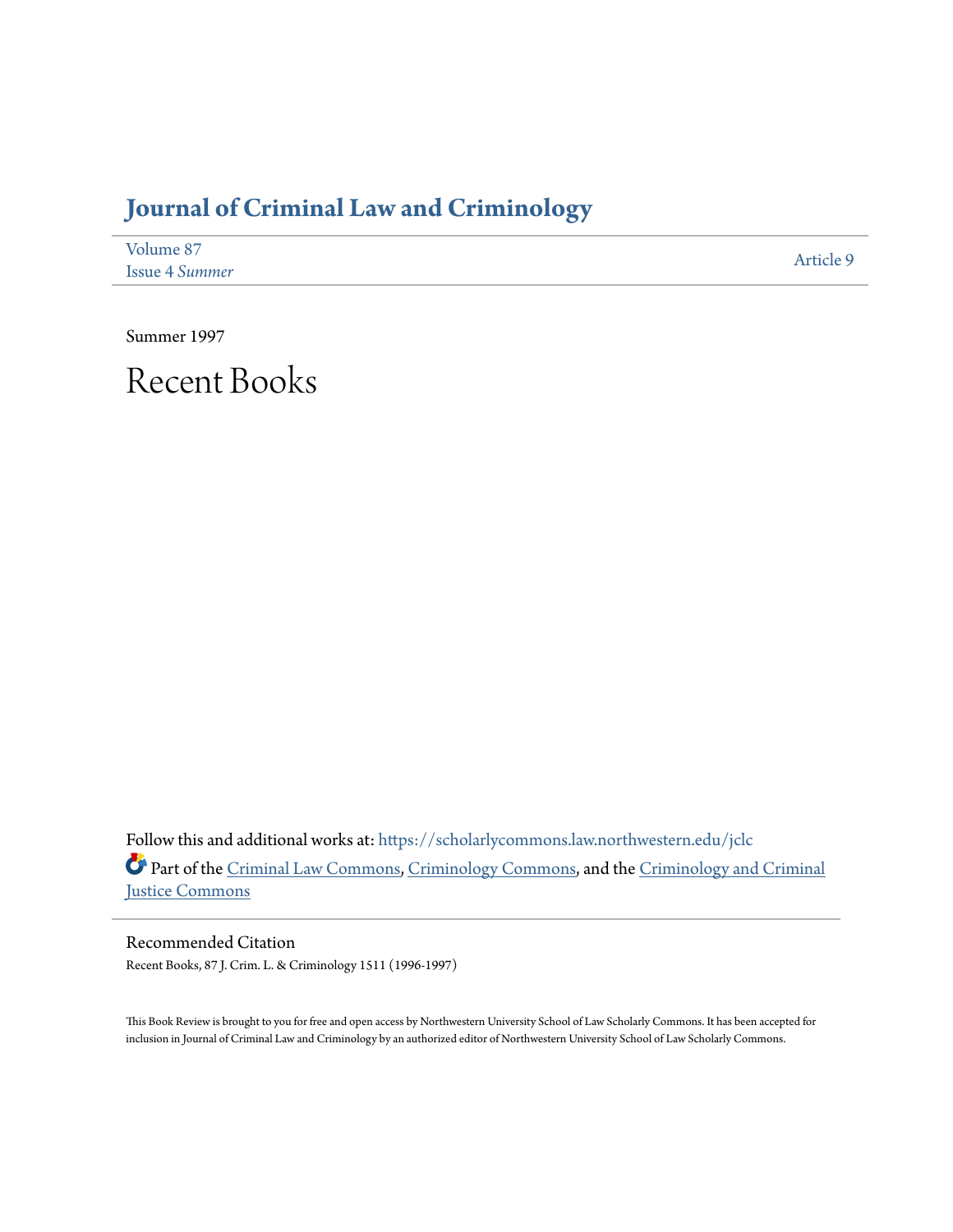# **RECENT BOOKS**

### **CRIMINAL LAW AND CRIMINOLOGY: A SURVEY OF RECENT BOOKS**

#### **JULIET CASPER SMITH\***

AFRO-AMERICAN WOMEN-ABUSE OF-NEW YORK (STATE)-NEW YORK-CASE **STUDIES**

BETH E. RICHIE, COMPELLED TO CRIME: THE GENDER ENTRAPMENT OF BATTERED BLACK WOMEN (New York: Routledge, 1996) 186 **pp.**

Based upon interviews with thirty-seven African American women imprisoned at the Rose M. Singer Center on Rikers Island, this work sets forth the theory of gender entrapment as an explanation for the illegal behavior of abused women. The author believes gender, race, ethnicity, and violence intersect in such a way that women are trapped by violence and that criminal activity is often a response to the threat of violence or coercion by male partners.

#### **CAPITAL PUNISHMENT**

MICHAEL DAVIS, JUSTICE **IN THE** SHADOW OF DEATH: RETHINKING CAPI-TAL **AND** LESSER PUNISHMENTS (Lanham, Md.: Rowman & Littlefield Publishers, 1996) 293 pp.

An abolitionist, this author first critiques the arguments commonly set forth by death penalty supporters, and then explores various theories of punishment and alternatives to capital punishment. Davis finds that the notion that the punishment for crimes adheres to a scale of increasingly

**<sup>\*</sup>** Electronic Services Reference Librarian, Indiana University School of Law Library. **BA.** 1989 Saint Mary's College, Notre Dame;J.D. 1992, Indiana University-Bloomington; M.L.S. 1993, Indiana University--Bloomington.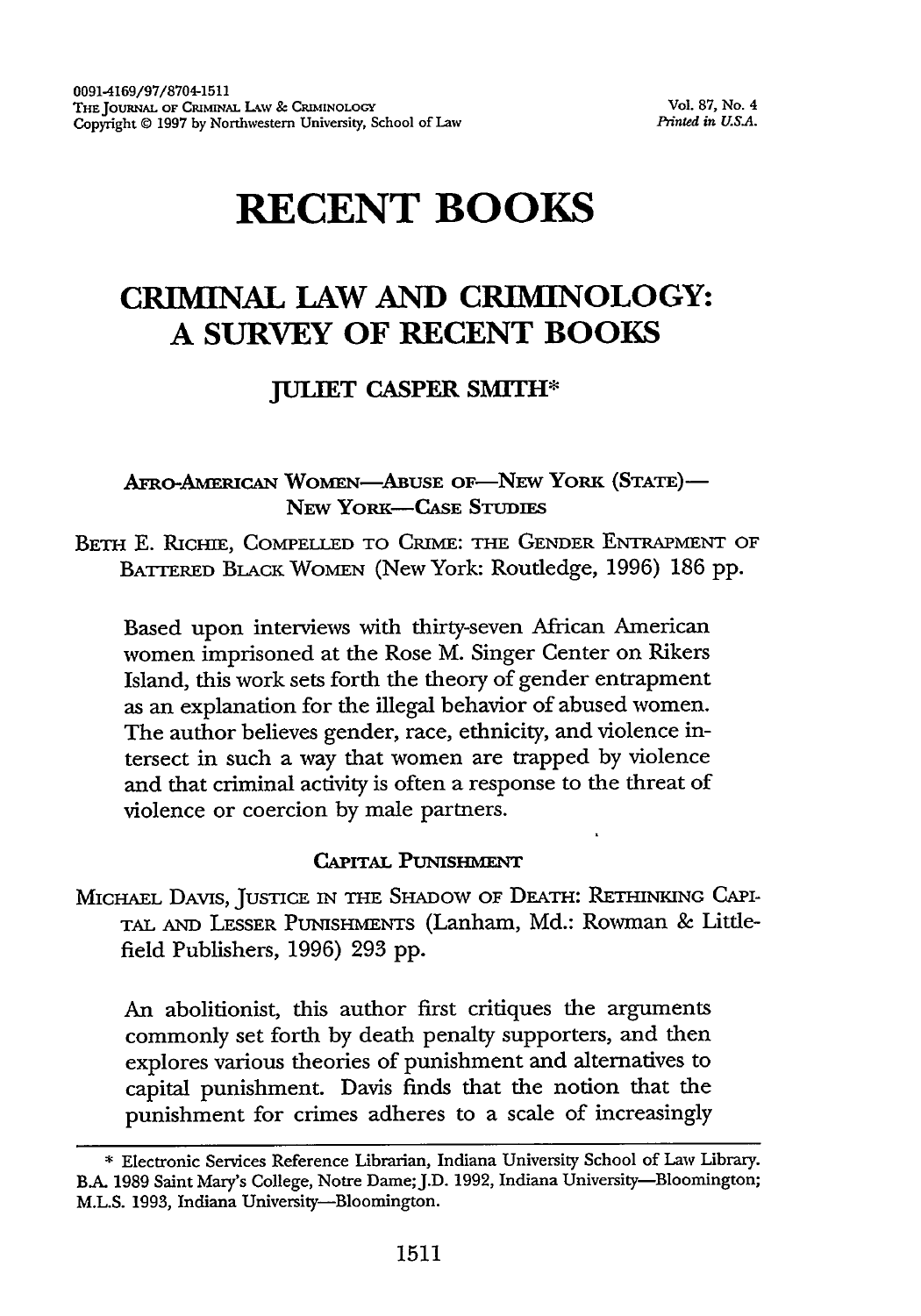harsher penalties forces the criminal justice system towards the death penalty. Therefore, arguments against the death penalty need to address this system of justice.

ROGER G. HOOD, THE DEATH PENALTY: A WORLD-WIDE PERSPECTIVE (New York: Oxford University Press, 1996) 307 pp.

The first edition of this book was published six years ago. Since that time there has been an increase in the number of countries abolishing the death penalty. In this second edition of the book, Hood examines United Nations surveys and reports of various international bodies since 1989. Changes in attitude seem to account for the abolition of the death penalty in some countries. He also finds that cultural and religious values play a role in the existence of the death penalty and that the abolition of the death penalty is not always permanent.

#### **CRIMINAL STATISTICS**

CLIVE COLEMAN, UNDERSTANDING CRIME DATA: HAUNTED BY THE DARK FIGuRE (Philadelphia, PA: Open University Press, 1996) 180 pp.

Focusing upon the "slippery subject of the sources, status, and use of criminological data," Coleman finds that the unreported, unrecorded crimes and offenders are the dark figure obscuring the implications and reliability of that criminological data. Qualitative data, gathered from small scale studies, should not be viewed as second-best or suspect. And quantitative data, gathered by official sources and survey methods, can be manipulated by political forces. Coleman uses British reporting sources as his examples, but his conclusions are applicable to the United States.

#### **CRIMINOLOGY**

**READINGS IN** CONTEMPORARY CRIMINOLOGICAL THEORY (Peter Cordella & Larry Siegel, eds.) (Boston: Northeastern University Press, 1996) 409 pp.

The readings in this work are grouped together according to the type of theory espoused: rational choice theories; biosocial and psychological theories; sociological theories; integrated theories; and conflict theories. Some of the topics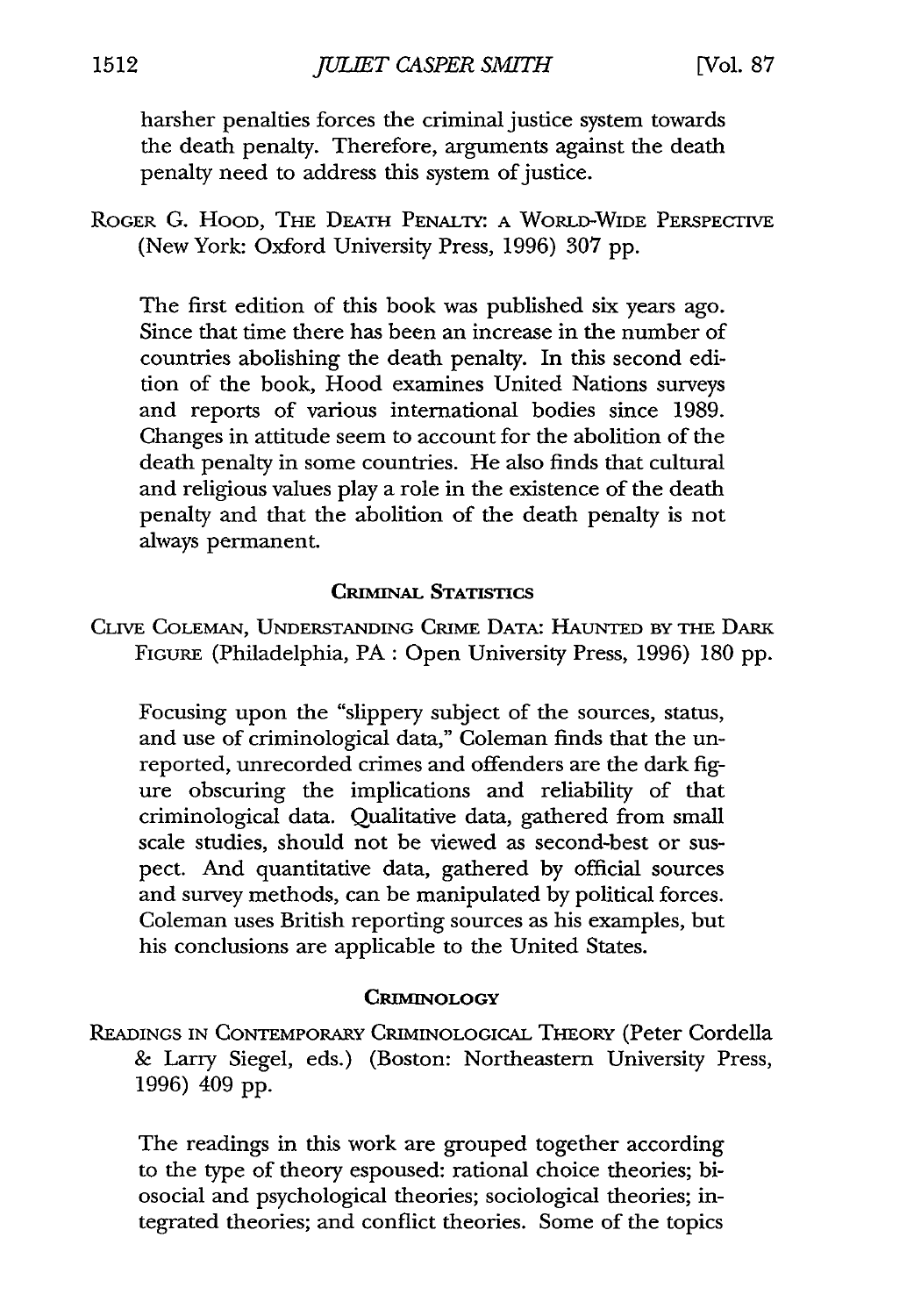addressed include situational crime, shame and reintegration, arousal theory, the ecology of crimes, interactional theory of delinquency, and feminist perspectives upon crime.

#### **DEATH ROW INMATES-UNITED STATES-CASE STUDIES**

LOU JONES, FINAL EXPOSURE: PORTRAITS FROM DEATH ROW (Boston: Northeastern University Press, 1996) 122 **pp.**

Lou Jones, famed photographer, has penetrated the inner sanctum of death row and captured the eyes of various condemned prisoners, He believes that his photos illustrate the humanity of the prisoners society prefers to view as inhuman monsters. His goal is "not to argue for the release from prison of condemned criminals.... Rather it is to suggest that even they should be understood as part of the human community." Along with the photographs, Jones provides information about the prisoner's childhood, life history, and criminal record, including citations to court cases.

#### **DISCRIMINATION IN CRIMINAL JUSTICE ADMINISTRATION-**UNITED STATES

JUSTICE WITH PREJUDICE: RACE **AND** CRIMINAL JUSTICE IN AMERICA (Michael J. Lynch & E. Britt Patterson, eds.) 195 pp.

Acting as a supplement to an earlier work entitled *Race and Criminal Justice* (1991), this book examines the racial bias present in the criminal justice system. The essays explore such topics as moral panic as ideology, the image of black women in criminology, race and popular culture, the nature of juvenile court proceedings, and the employment of minorities by the criminal justice system.

#### **FORENSIC GENETICS**

THE EVALUATION OF FORENSIC DNA EVIDENCE (National Research Council, Committee on **DNA** Forensic Science) (Washington, **D.C.:** National Academy Press, 1996) 254 **pp.**

Viewing developments in forensic science since **1992,** when the National Research Council first issued a report dealing with DNA evidence, this report specifically addresses the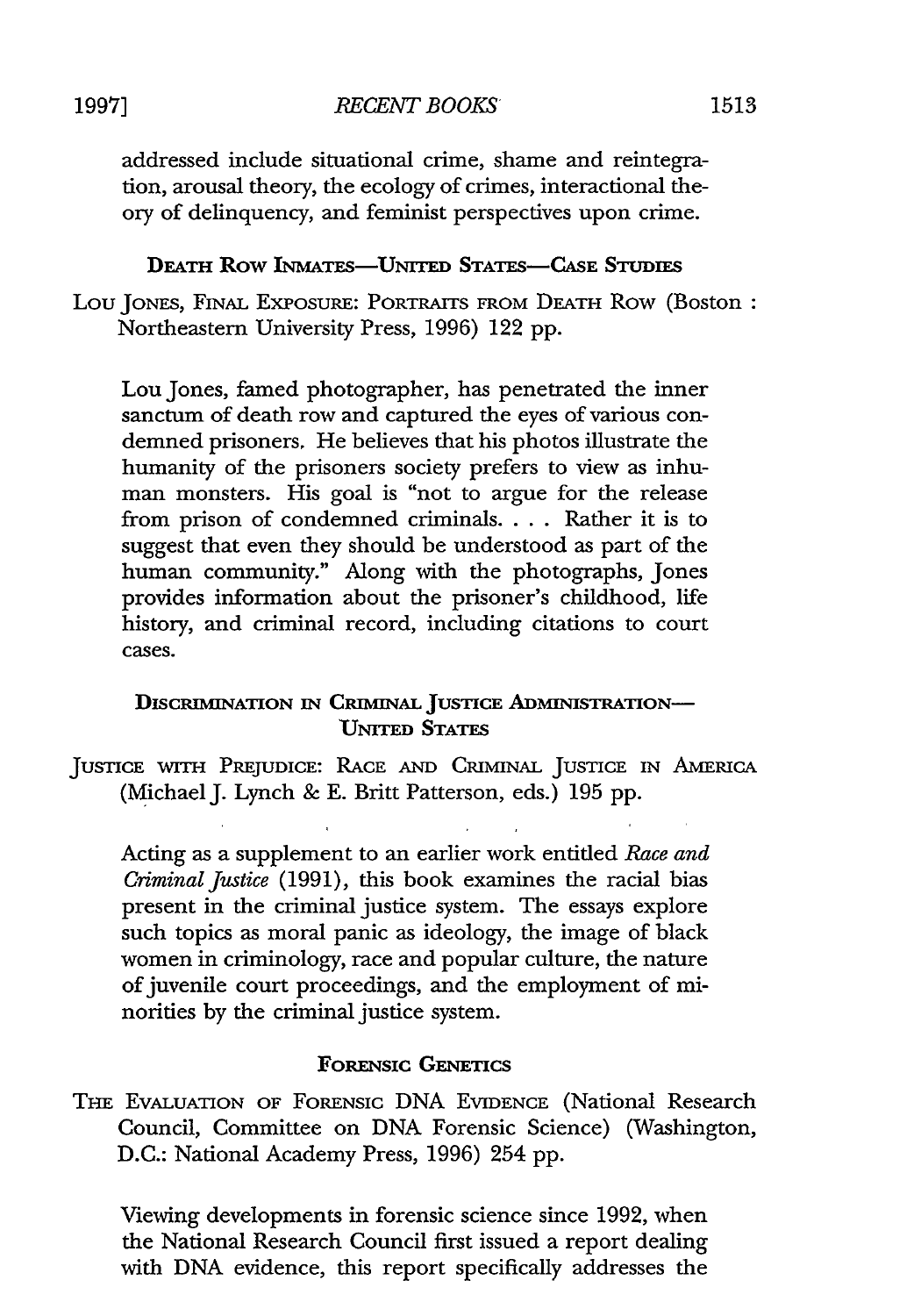question of errors in forensic laboratories, the chain of custody procedures, and the statistical interpretation of the evidence by the courts. The report offers numerous recommendations to insure the accuracy of the data collected. The ceiling principle, which caused controversy in the 1992 report, is found to be unnecessary in 1996.

#### GANGS-NEW **YORK** (STATE)-NEw **YORK**

Ko-LIN CHIN, CHINATOWN GANGS: EXTORTION, ENTERPRISE, AND ETHNICITY (New York: Oxford University Press, 1996) 233 pp.

Providing a chilling portrait of the underworld of New York City's Chinatown, Chin offers valuable insight into gang formation, gang enterprises, and gang violence. His book draws upon surveys gang members, local law enforcement officers, leaders of community associations, and Chinese business owners. He traces the history of Chinese gangs and their affiliations and territories. Chinese gangs are integrally connected to the social, cultural, political, and economic environment of Chinatowns across the country. In conclusion, Chin proposes changes to law enforcement policies to decrease gang violence in Chinatown.

#### POLICE MISCONDUCT-UNITED STATES

POLICE **VIOLENCE: UNDERSTANDING** AND CONTROLLING POLICE ABUSE OF FORCE (New Haven, CT: Yale University Press, 1996) **379** pp.

The fifteen essays in this work seek to illuminate what is currently known about police violence and what still needs to be studied and researched. Practical and theoretical perspectives are offered regarding the impact of such force upon the citizens and the criminal justice system itself. The causes of police brutality, the prevalence of police use of force, characteristics of the violence-prone officer, law enforcement culture, and the administrative review of instances of police abuse are some of the topics addressed by the essays.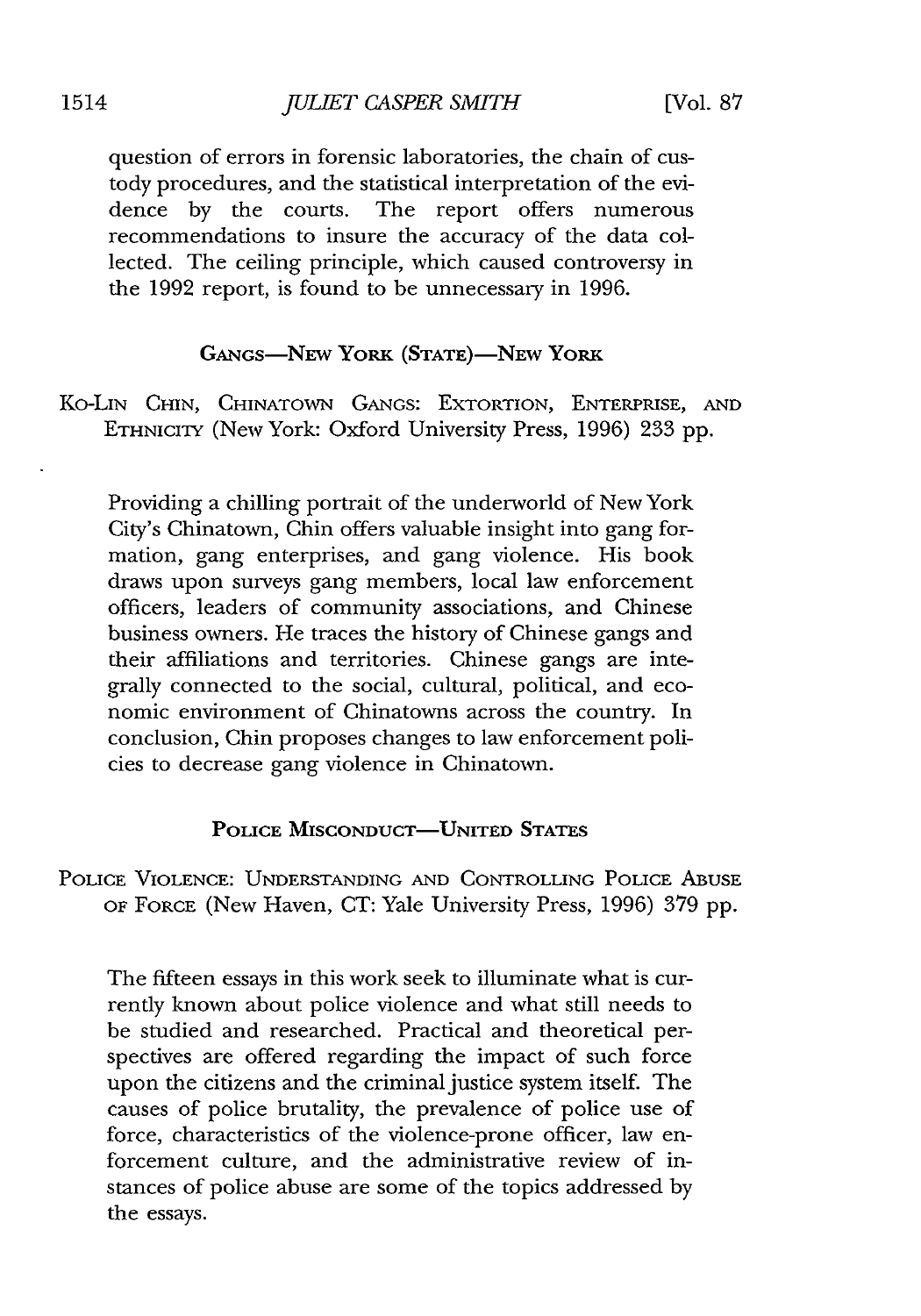#### **RECIDIVISM-UNITED STATES-PREVENTION**

THREE STRIKES **AND** YOU'RE OUT: VENGEANCE **AS** PUBLIC POLICY (David Shichor & Dale K. Sechrest, eds.) 290 pp.

California was the first state to pass legislation regulating recidivism, commonly known as the "three strikes and you're out" law. Thirty-six other states now have similar laws which seek to insure that the habitual offender stays behind bars. This book, evolving from a 1994 conference held by the California Association for Criminal Justice Research, contains chapters that examine constitutional issues, implementation problems, and crime control effects of the recidivist statutes.

#### STEUER, MAx, **1871-1940**

ARON STEUER, MAX D. STEUER: TRIAL LAWYER (Buffalo, N.Y.: W.S. Hein & Co., 1996) 301 pp.

The legal career of famed attorney Max Steuer is the subject of this work, written by Steuer's son Aron. Biographical information is presented in the first chapter, with the chapters that follow focusing on particular cases handled by Max Steuer. Excerpts from case transcripts and trial testimony as recorded by the court reporters are included for these cases: *People v. Gardner, People v. Harris & Blanch; People v. Richard; Oppenheim v. Metropolitan Street Railways, and Sherman v. International Publications.*

#### TRIALS (MURDER)-CALIFORNIA-LOS ANGELES

DONALD FREED, KILLING TIME: THE FIRST FULL INVESTIGATION **INTO** THE UNSOLVED MURDERS OF NICOLE BROWN SIMPSON **AND** RONALD GOLDMAN (New York: Macmillan, 1996) **307** pp.

The facts and evidence surrounding the murders of Nicole Brown Simpson and Ronald Goldman are presented in such a way as to engage the reader as a juror for the case. The authors describe the book as a sort of virtual reality experiment in which the reader-juror organizes the various facts and evidence into a timeline for the period in which the murders occurred. Establishing this timeline involves the acceptance and rejection of various scenarios. At the conclusion of the book, the reader makes his or her own judg